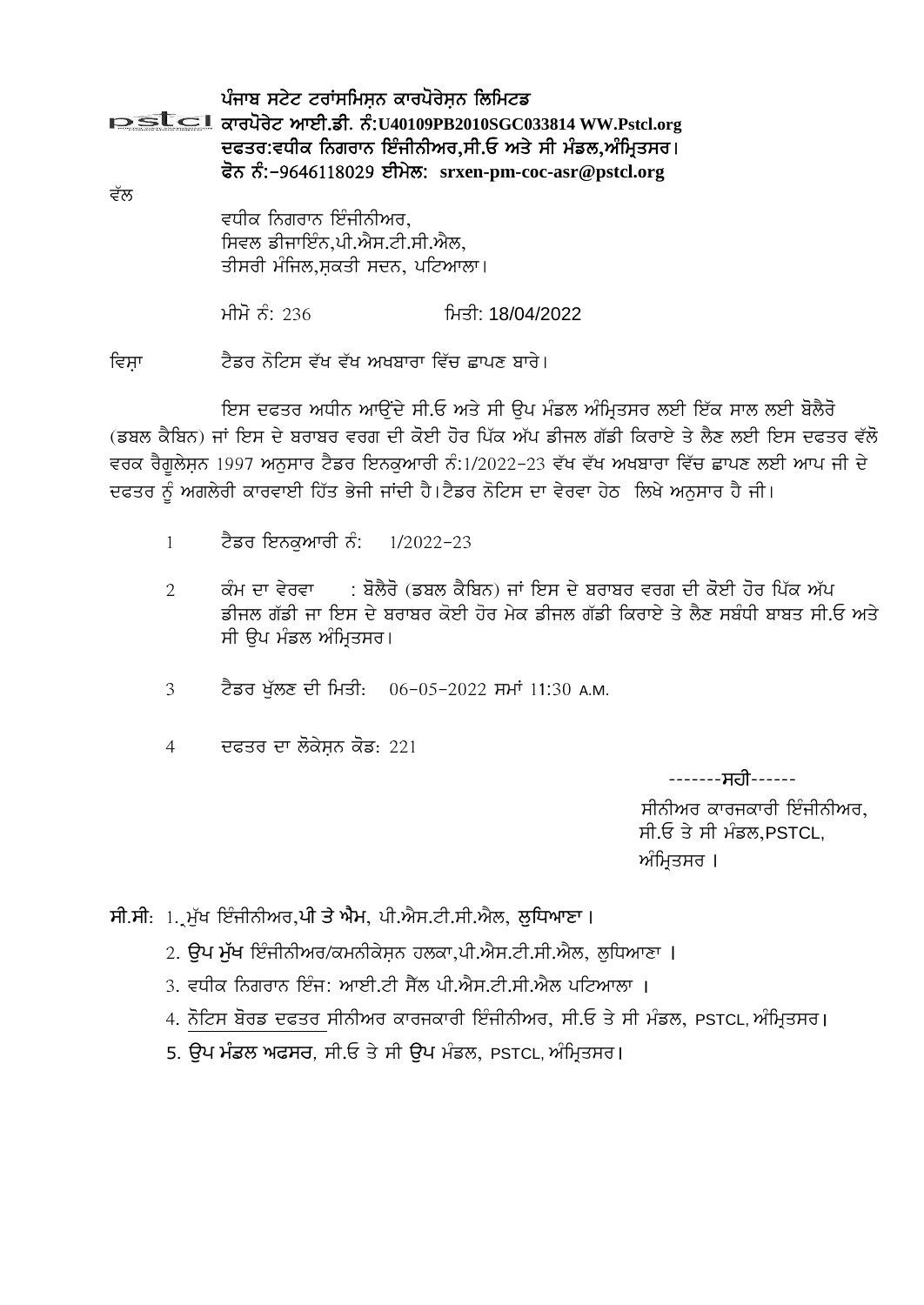| <u>pstch</u> ůਜਾਬ ਸਟੇਟ ਟਰਾਂਸਮਿਸਨ ਕਾਰਪੋਰੇਸਨ ਲਿਮਿਟਡ                                                                                                             |                               |  |  |
|---------------------------------------------------------------------------------------------------------------------------------------------------------------|-------------------------------|--|--|
| ਕਾਰਪੋਰੇਟ ਆਈ.ਡੀ.ਨੰ:U40109PB 2010SGC033814 www.pstclorg                                                                                                         |                               |  |  |
| ਦਫਤਰ :ਸੀਨੀਅਰ ਕਾਰਜਕਾਰੀ ਇੰਜੀਨੀਅਰ, ਸੀ.ਓ ਅਤੇ ਸੀ ਮੰਡਲ, ਅੰਮ੍ਰਿਤਸਰ।                                                                                                  |                               |  |  |
| ਫੋਨ, 96461-18029 ਈਮੇਲ:srxen-pm-coc-asr@pstcl.org                                                                                                              |                               |  |  |
| ਟੈਂਡਰ ਨਟਿਸ                                                                                                                                                    |                               |  |  |
| ਕੰਮ<br>ਪੀ.ਐਸ.ਟੀ.ਸੀ.ਐਲ ਦੀ ਸੋਧ ਕੀਤੀ ਕਾਰਪੋਰੇਟ ਟਰਾਂਸਪੋਰਟ ਪਾਲਿਸੀ ਅਨਸਾਰ ਇਸ ਦਫਤਰ ਅਧੀਨ ਆਉਂਦੇ                                                                          |                               |  |  |
| ਦਫਤਰ ਏ.ਈ.ਈ./ਸੀ.ਓ.ਤੇ ਸੀ ੳ:ਮੰ: ਅੰਮਿਤਸਰ ਲਈ 1 ਸਾਲ ਲਈ _1 ਨੰ: ਬਲੈਰੋ ਡਬਲ ਕੈਬਿਨ ਜਾਂ<br>ਦਾ                                                                             |                               |  |  |
| ਇਸਦੇ ਬਰਾਬਰ ਵਰਗ ਦੀ ਗੱਡੀ ਜ਼ੋ ਕਿ 4 ਸਾਲ ਤੋਂ ਪੁਰਾਣੀ ਨਾ ਹੋਵੇ ਆਉਟਸੋਰਸ ਰਾਹੀਂ ਹਾਇਰ ਕਰਨ ਲਈ<br>ਨਾਮ                                                                       |                               |  |  |
| ਟੈਂਡਰ ਇਨਕਆਇਰੀ ਨੰ:                                                                                                                                             | $01/022 - 23$                 |  |  |
| ਜਮਾਨਤੀ ਰਕਮ _5000/-(ਘੱਟੋ ਘੱਟ) ਜਾਂ ਟੈਂਡਰ ਦੀ ਕੀਮਤ ਦਾ 2% ਜੋ ਵੀ ਜਿਆਦਾ ਹੋਵੇ।                                                                                        |                               |  |  |
| ਟੈਂਡਰ document ਲੈਣ ਦੀ ਆਾਖਰੀ ਮਿਤੀ                                                                                                                              | 05/05/2022 ਸਮਾਂ 17:00 ਵਜੇ ਤੱਕ |  |  |
| ਟੈਂਡਰ quotation ਪਾਪਤੀ ਦੀ ਮਿਤੀ                                                                                                                                 | 06/05/2022 ਸਮਾਂ 11:00 ਵਜੇ ਤੱਕ |  |  |
| ਟੈਂਡਰ ਖੋਲਣ ਦੀ ਮਿਤੀ                                                                                                                                            | 06/05/2022 ਸਮਾਂ 11:30 ਵਜੇ ਤੱਕ |  |  |
| ਨੌਂਟ:- ਸਚਿਤ ਕੀਤਾ ਜਾਂਦਾ ਹੈ ਕਿ ਜੇਕਰ ਕਿਸੇ ਕਾਰਨ ਟੈਂਡਰ ਪੀਕਿਆ ਪਰੀ ਨਹੀ ਹੰਦੀ ਤਾਂ ੳਸ ਕੇਸ<br>ਵਿੱਚ ਅਖਬਾਰਾਂ ਵਿੱਚ ਸੋਧ ਪਕਾਸਿਤ ਨਹੀ ਕਰਵਾਈ ਜਾਵੇਗੀ ।ਸੋਧ ਵੇਰਵੇ ਪੀ.ਐਸ.ਟੀ.ਸੀ.ਐਲ ਦੀ |                               |  |  |
| ਵੈਬਸਾਇਟ ਤੇ ਵੇਖੇ ਜਾਣ।Terms and Conditions may be down loaded from PSTCL'S                                                                                      |                               |  |  |
| website(www.pstcl.org)under corporate Transport policy.                                                                                                       |                               |  |  |
| Sd/- Sr. Xen C.O&C Division P.S.T.C.L Amritsar.                                                                                                               |                               |  |  |
|                                                                                                                                                               |                               |  |  |

| PUNJAB STATE TRANSMISSION CORPORATION LIMITED.<br>Read Office PSEB Head Office. The Mall.Patiala.147001<br>Corporate identity No. U40109PB 2010SGC0338 14 WWW. Pstcl org<br>Sr. Xen. C.O & C. Division P.S.T.C.L 132 KV S/St. Batala Road Amritsar<br>Email:srxen-pm-coc-asr@pstcl.org<br>(NOTICE INVITING TENDER) |                                                                                                                                                                                        |  |  |
|--------------------------------------------------------------------------------------------------------------------------------------------------------------------------------------------------------------------------------------------------------------------------------------------------------------------|----------------------------------------------------------------------------------------------------------------------------------------------------------------------------------------|--|--|
| Tender Enquiry No.                                                                                                                                                                                                                                                                                                 | 01/2022-23                                                                                                                                                                             |  |  |
| <b>Tender Notice</b>                                                                                                                                                                                                                                                                                               | Hiring of one no. Bolero Camper or vehicle in Equivalent<br>segment on outsourcing basis for one year for C.O.& C.<br>Sub/Division at Amritsar. Model not to be older than 4<br>years. |  |  |
| 1. Tender document available<br>2. Receipt of quotation<br>3. Opening of Tenders                                                                                                                                                                                                                                   | 05-05-2022 Upto 5:00 P.M.<br>06-05-2022 Upto 11:00 A.M.<br>06-05-2022 Upto 11:30 A.M.                                                                                                  |  |  |
| Detailed NIT/specification may be downloaded from PSTCL website (www.pstcl.org.)<br>Corrigendum, if any, will not be published in newspapers As Such the website may be<br>visited regularly for updates.<br>Sd/- Sr. Xen C.O&C Division P.S.T.C.L Amritsar.                                                       |                                                                                                                                                                                        |  |  |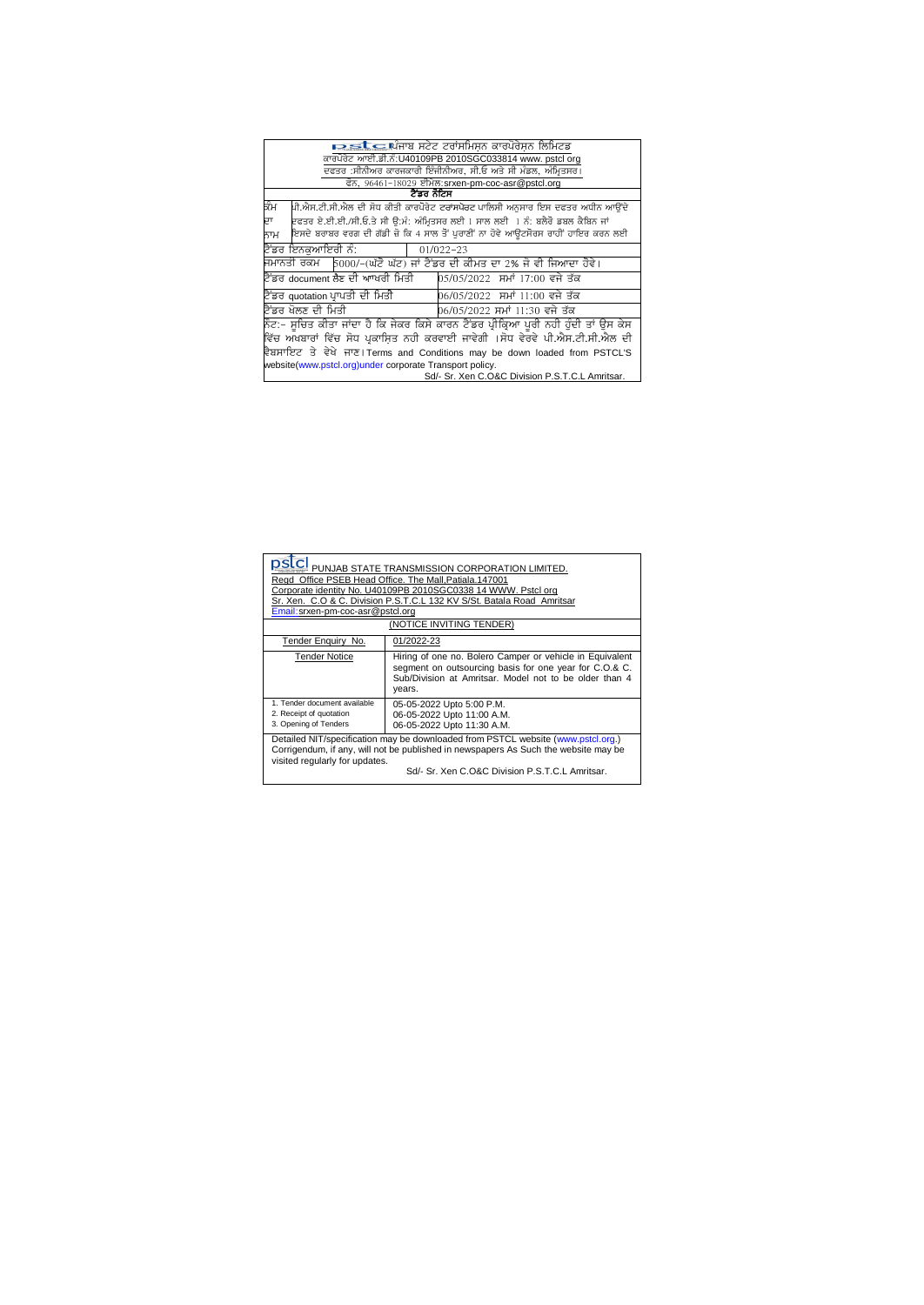#### **Terms and Conditions for hiring of 1 no. Mahindra Bolero Camper or equivalent in segment for one year for C.O. & C. Sub division Amritsar under this Division office.**

Sealed tenders are invited in duplicate for the hiring of 1 no. Mahindra Bolero Camper or equivalent in segment (Model not older than 4 Years from date of NIT.) for one year and extendable on year to year basis for further two years, with All India Transport Registration/Northern India Transport Registration for Punjab State Transmission Corporation Ltd. on Monthly basis. The service provider will quote the rates in three parts in "Schedule of Prices"(Annex-1) as under:

- a) Monthly fixed charges (Including 1000 K.M.).
- b) Per Kilometer running charges (Beyond 1000 K.M.)
- c) Outstation charges (per night halt from 10:00 P.M. to 06:00 AM)

For hiring the vehicles, following terms and conditions will be applicable:

#### **A) Terms and Conditions For Vehicles:**

- 1. The service provider will depute a Mahindra Bolero Camper or equivalent in segment. (Model not older than 4 Years from date of NIT) The vehicle will be used as conveyance by Punjab State Transmission Corporation Ltd. and will be stationed at for local journeys/travel at respective Subdivision i.e Amritsar as well as outside the jurisdiction of such sub division usually in the State of Punjab and UT of Chandigarh. In very special case the vehicle can travel in the State of Himachal Pradesh, J&K, and Haryana & Delhi. The vehicle can travel on any or all days of the month.
- 2. Vehicles shall possess an All India Permit. No liability for the Inter-State permit charges would be borne by PSTCL. However Toll Tax/Parking charges, etc. wherever paid, shall be reimbursed as per actual, subject to the production of its receipts.
- 3. Expenses towards fuel, Mobil oil, service charges and other repairs and maintenance of vehicles shall be borne by the Service Provider and the vehicles shall be always kept in good running condition. In case of breakdown of vehicle, alternate vehicle shall be made promptly available by the service provider.
- 4. Maximum up to 4 days off in a month shall be allowed including for service and upkeep of the vehicle, without any deduction of payment, provided the vehicle has been regularly in use prior to the service. This would be permitted on prior intimation to the concerned officer/office. Service shall be planned on Saturday/Sunday or public holidays. In case of non- availability of vehicle due to breakdown/ servicing on any working day, alternate vehicle shall be provided.
- 5. The Service provider shall be liable to keep the vehicle in good condition at all times during the contract period. In case of breakdown, he shall provide another vehicle otherwise double amount of the proportionate amount of monthly hiring charges shall be deducted from the monthly bill for the non-working period.
- 6. The kilometer run, from the point of departure of vehicle for maintenance/repairs, the time it run and rejoin the duties, shall not be considered for billing.
- 7. The vehicle shall report to this office and shall move as per the instructions of this office.
- 8. The Vehicle shall be required at any hour of the day and the service provider shall be liable to provide the same.
- 9. The service provider shall provide a reliable spare tyre, tools, spares and consumables, with vehicle, in order to attend to minor repairs while travelling.
- 10. The seats shall be well cushioned and should have fine, neat and clean seat covers and vehicle shall also have rubber floor mats.
- 11. Log Book shall be provided by the Punjab State Transmission Corporation Ltd.
- 12. The vehicle shall be duly insured comprehensively including insurance for driver, passengers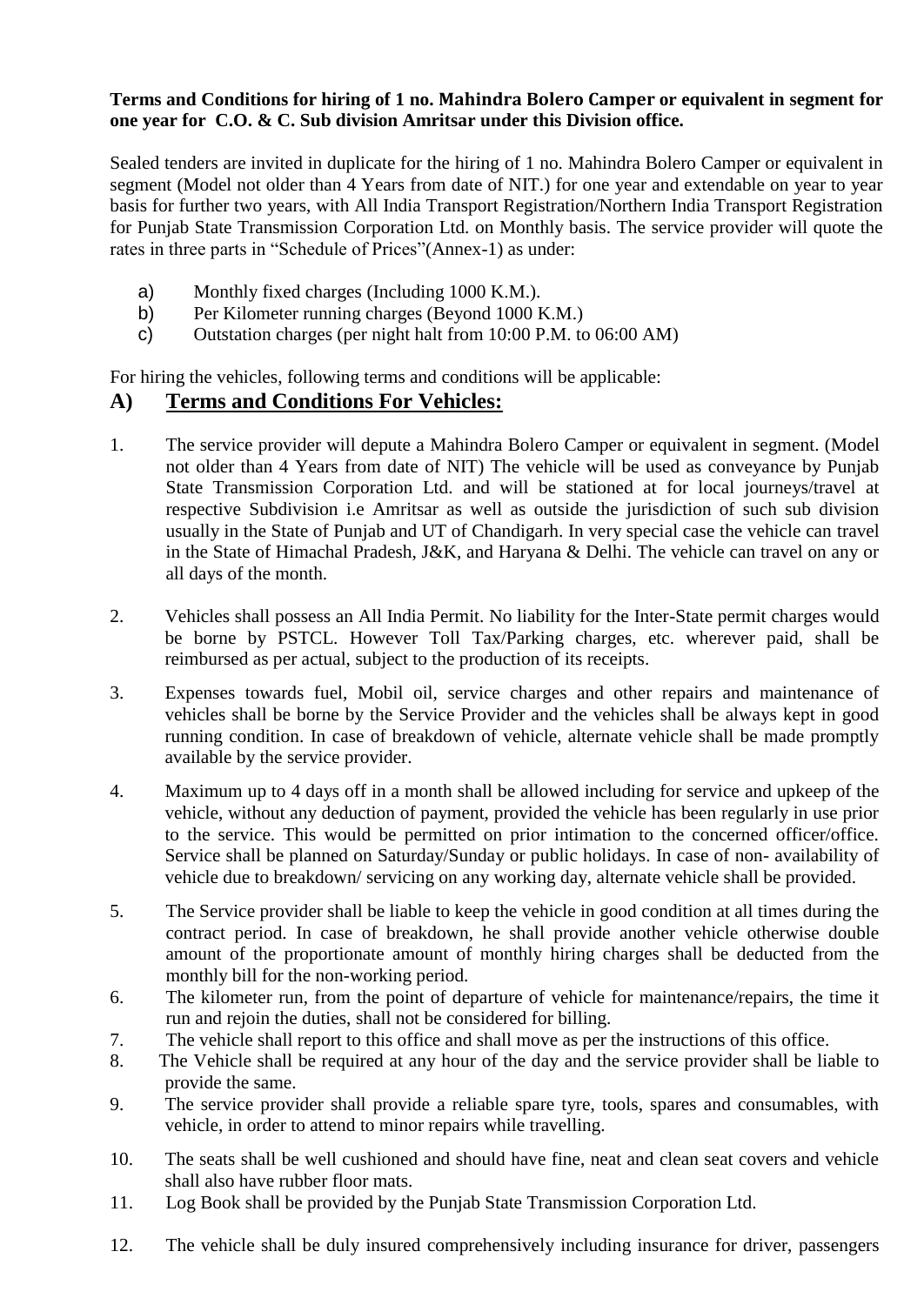and third party during the currency of the contract. Insurance premium shall be borne by the Service provider. Lodging and settlement of any insurance claim shall be of their responsibility.

- 13. The vehicle shall be parked at suitable place provided by the Punjab State Transmission Corporation Ltd.. In case the service provider/drivers parks the vehicle at any other suitable place of their choice, then the mileage from that place to the place of duty will not be paid to the service provider.
- 14. Vehicles shall be available for use round the clock, for utilization at our offices in Punjab, Chandigarh, Delhi and also for deputing to the neighboring States of Haryana, Himachal Pradesh, Rajasthan and J&K.
- . 15. Road tax for the vehicle shall be paid regularly and kept updated by the service provider and all other related expenses shall be borne by the Service provider.
- 16. The number plate should be Yellow in colour. Only Commercial Vehicle with entry in Registration Certificate would be hired.
- 17. The service provider shall have valid pollution certificate for the vehicle and the same should be available with the driver to be produced on demand.
- 18. Cost of vehicle's registration, insurance, service/repair, road tax, salary/ emoluments/ allowances of the driver or any other charges will be borne by the service provider. Only Fixed amount and variable charges for extra running kilometres, if any, shall be paid by PSTCL.
- 19. Any Halt charges, penalty including challan, damages, court case, police case, etc. shall be the sole responsibility of the service provider and PSTCL shall not be party in such cases.
- 20. Total liability including third party, if any, in case of the accident of the vehicle or due to any kind of act of omission shall be of the service provider. PSTCL, directly or indirectly, shall not be responsible.

#### **B) Terms and Conditions for the Driver of the Vehicles:**

- 1. The driver shall be punctual and polite and shall not be under the influence of any intoxicating drink or drug. The service provider shall be responsible for the conduct of the driver. In case of any complaint regarding the conduct of the driver, he shall be replaced immediately. If Service provider will be unable to provide another driver, the Punjab State Transmission Corporation Ltd. has the right to terminate the contract awarded to the Service provider. The salary and other expenses of the driver shall be borne by the Service provider.
- 2. The driver shall maintain a log book and the log book will be signed by the Officer/authorized official using the vehicle on the completion of journey. However, the log book will be verified from time to time by the officer in charge or any other Authorized Officer of the Punjab State Transmission Corporation Ltd.
- 3. The service provider shall also make available the registration certificate of the vehicle in his name with the driver of the vehicle along with all other relevant documents for insurance, road tax pollution free certificate etc. necessary to keep the vehicle running of the road at all time during the contract period.
- 4. Service Provider shall also ensure that the Drivers possess valid driving license to drive in plain as well as on the hills and will keep the same at all times during duty hours. Validity of Driver's license and fitness of driver should be ensured from time to time.
- 5. No lodging and boarding facilities will be provided to the driver of the vehicle by Punjab State Transmission Corporation Ltd.
- 6. In case any driver proceeds on leave or is not available on medical grounds or any other ground, alternate replacement shall be the responsibility of the service provider.
- 7. Transport permit along with road permit should be renewed up to date.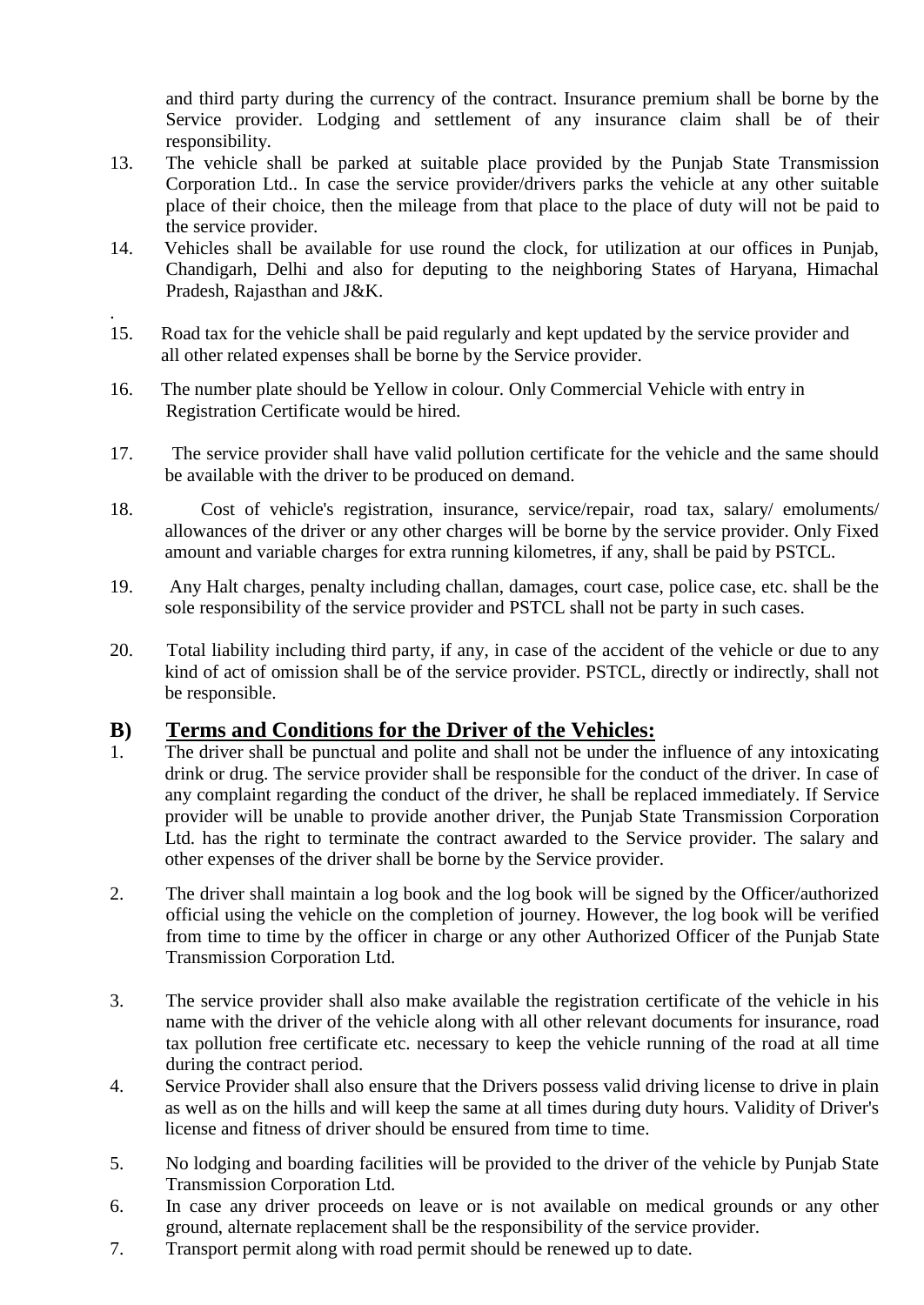8. The service provider shall ensure mobile facility to the driver at its own cost.

## **C. Terms and Conditions for the monthly payment of bill of the vehicles:**

- 1. Tax shall be deducted by the Punjab State Transmission Corporation Ltd. as per income tax Rule/Act as applicable from time to time.
- 2. The Goods & Services Tax to be paid after applying all abetments/exemptions so as to ensure least payout from PSTCL under GST provision. The present rate of GST is 5%.
- 3. The service provider must have registration number with concerned authorities for the relevant Goods & Services Tax. The firm must supply their registration number.
- 4. Security deposit equivalent to 5% of the running bill shall be deducted by the Punjab State Transmission Corporation Ltd. from the monthly bills (excluding fuel charges) and the same shall be refunded after successful completion of the contract period.
- 5. Punjab State Transmission Corporation Ltd. reserves the right to terminate the contract of the vehicle without assigning any reasons, if the services or the condition of the vehicle is not satisfactory at any point of time during the contracted period.
- 6. The concerned officer of the Punjab State Transmission Corporation Ltd. shall make payment within a week from the date of submission of bill of previous month on verification of the entries in the logbook.
- 7. The kilometer run for the journeys, which are not verified / signed by the concerned officer, shall not be payable.
- 8. Variation of 5 Paisa for cars and 08 paisa for other vehicles (as per prevailing/amended PSTCL Corporate Transport policy available on PSTCL website) for every Rs. 1/-variation in diesel cost, taking the base rate of diesel as that on the tender opening date shall be applicable on actual kilometres run, effective from the  $1<sup>st</sup>$  day of the subsequent month.
- 9. In case of non-deputing of vehicle on receipt of requisition from the requisitioning officer or delay in sending the vehicle, a penalty of Rs.1000/- per default shall be leviable.

## **D. Paying Authority:**

The paying authority will be the Sr.Xen CO&C Division Amritsar.

## **E. General Conditions:**

- 1. The firm/Service provider shall bring all the original documents at the time of submission of application for purchasing the tender documents. Also attach the photo copies of the same with application as under:
- i. Documentary proof showing financial soundness and experience of standing in the market.
- ii. Registration certificate of vehicle (permit).
- iii. Insurance cover renewed up to date.
- iv. Valid driving license of the driver for running of vehicle.
- v. PAN card/GSTIN certificate.
- vi. Valid pollution certificate.
- vii. Up dated road tax/passing/fitness certificate of vehicle issued by the appropriate authority.
- viii. Affidavit that the firm/service provider is not blacklisted by any Govt./Semi Govt. Deptt./Board/Corporation.
- 2. The service provider is required to submit an Earnest Money Deposit (EMD) Equal to 2% of the contract value with minimum of Rs. 5,000/- in cash or in shape of demand draft in favor of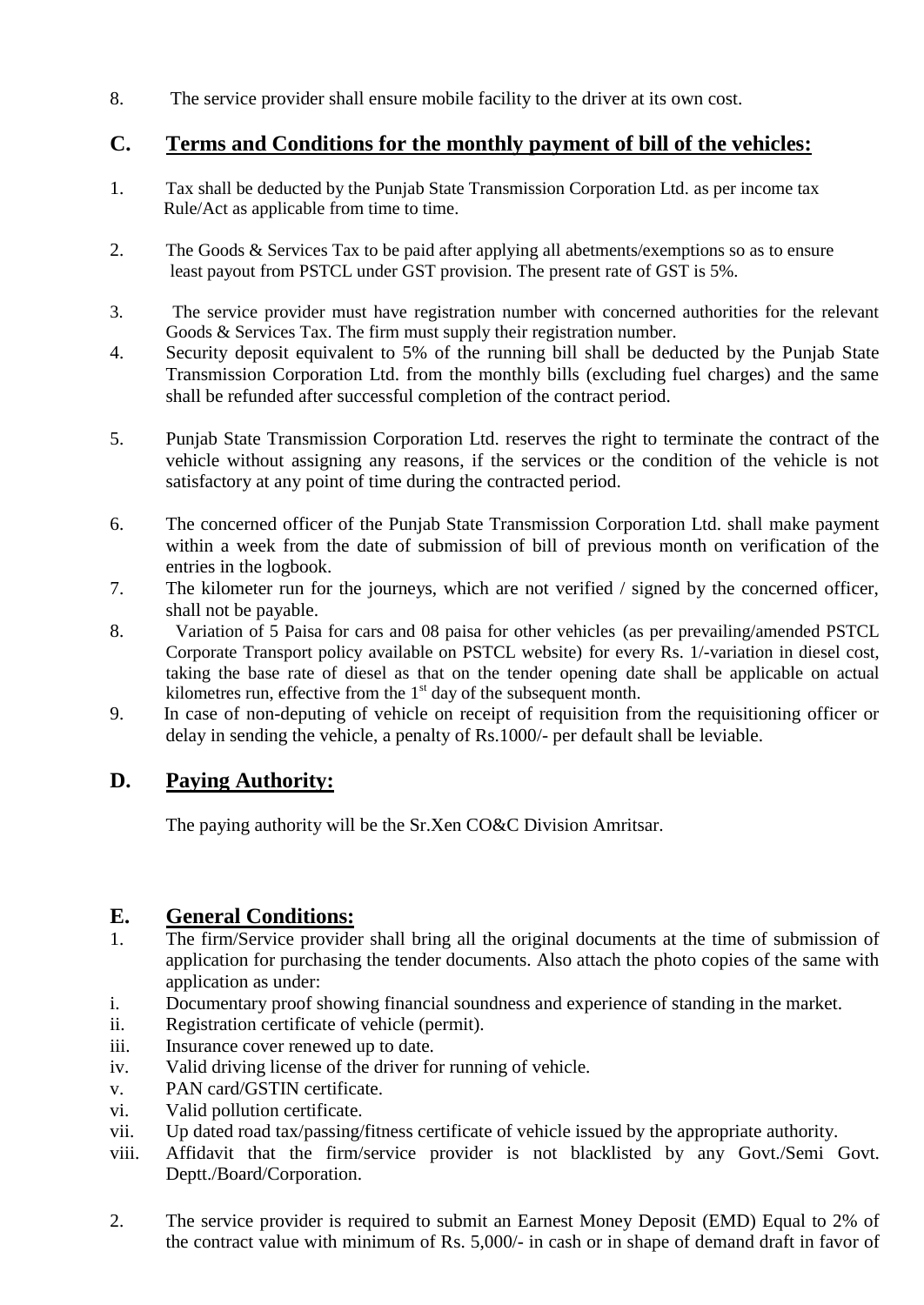Sr. Xen. C.O. & C. Division PSTCL Amritsar Payable at Amritsar . Tender/ offers without EMD will not be accepted. The EMD will be adjusted against the 5% security  $\&$  same will be released after successful completion of contract period. The EMD deposited by unsuccessful bidders will be returned within one month from the date of award of contract to successful bidder.

- 3. The EMD/ Security submitted is liable to be forfeited on the following grounds:
	- 1) On revocation of tender and/or change in the same without consent of PSTCL.
	- 2) On non-completion of work.
- 4. In case of withdrawal of vehicle from service of Punjab State Transmission Corporation Ltd., the service provider shall have to inform to Punjab State Transmission Corporation Ltd., 30 days in advance otherwise 30 days payment shall deducted from their bill as penalty. However the vehicle can be disengaged by Punjab State Transmission Corporation Ltd. by serving 30 days' notice in advance to the service provider.
- 5. The contract shall be initially for a period of one year, which may be extended on mutual consent at the same rates, terms and conditions on year to year basis for further two years, with the approval of competent authority.
- 6. All matter relating to transportation, traffic police and local administration will be dealt by the Service provider himself at his own cost.
- 7. The bidder has to quote the rates on the "Schedule of Prices" (See Page-1) and any deviation to the "NIT" conditions shall be specifically mentioned on separate sheet with signature of bidder along with the bid.
- 8. The tender shall be accepted up to 11.00 AM hrs. on 06.05.2022 and shall be opened on the

same date at 11:30 AM in the presence of service provider/firm, whom may choose to be present in the office of Sr.Xen CO&C Division Amritsar. In case the due date for opening of tender happens to be a holiday, then tender would be received & opened on the next working day at the same time.

Please do not forget to super scribe the envelop (s) with the name of tender and due date of opening of tender.

> -----Sd----- Sr.Xen C.O. & C. Division Amritsar.